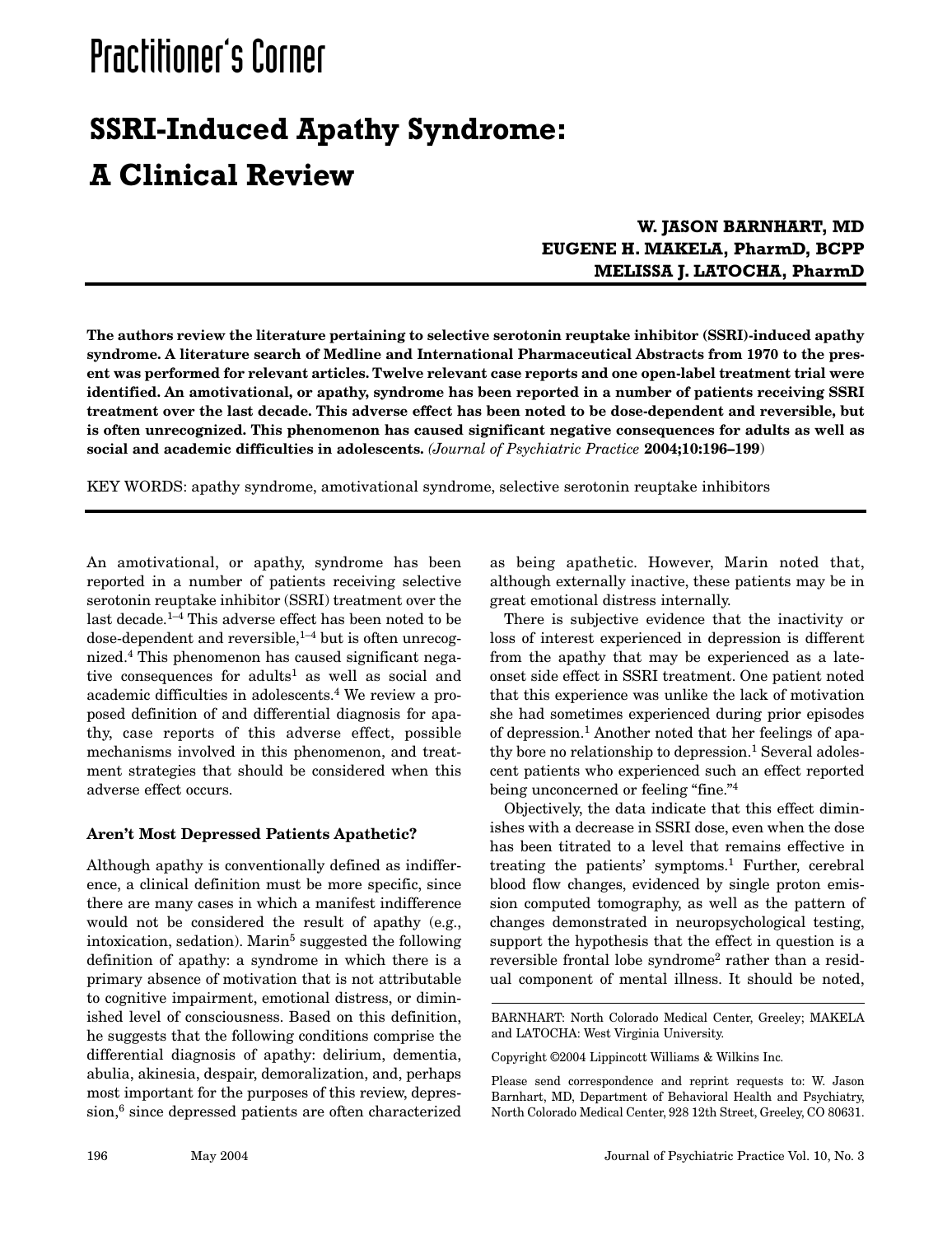however, that this study involved only one subject and his diagnosis was obsessive-compulsive disorder, not depression.

#### **Case Reports**

Case reports of SSRI-induced apathy are summarized in Table 1. Hoehn-Saric et al. reported five patients receiving fluvoxamine or fluoxetine who were observed to develop apathy, indifference, loss of initiative, or disinhibition without concurrent sedation or hypomania.<sup>1</sup> These cases included two patients with panic disorder on fluvoxamine, and three patients with major depression on fluoxetine. The manifestation of apathy appeared to be dose-related; a reduction in dose affected the symptoms temporally in a manner that seemed dependent on each drug's half-life. Thus, appropriate titration of fluoxetine was significantly more difficult than titration of fluvoxamine, due to its longer half-life. In three of the five patients described, the authors noted that is was possible to titrate the SSRI used to a dose that provided symptom relief, but at which apathy symptoms abated.

Hoehn-Saric et al. reported the occurrence of apathy, indifference, inattention, and perseveration in a patient with obsessive-compulsive disorder who was receiving high doses of fluoxetine.2 They reported that these changes were associated with a decrease in cerebral blood flow in the frontal lobes and changes in neuropsychological tests generally associated with frontal lobe impairment. It was noted that these changes disappeared 4 weeks after the discontinuation of fluoxetine.

Subsequently, George and Trimble reported their experience with a patient who had both obsessive-compulsive disorder and Tourette's syndrome who, after 4 weeks of therapy with fluvoxamine, was noted to be more apathetic and indifferent, but not depressed.3 It was reported that this patient's indifference was so profound that he could not "will" himself to make a necessary turn while driving home, and instead continued driving straight. Apathy abated when the fluvoxamine dose was reduced.

More recently, Garland and Baerg reported five cases of apathy and lack of motivation, one accompanied by disinhibition, in one child and four adolescents.4 Symptoms were reported to be dose-related and reversible. In four of the five cases, management consisted of dose reduction of the SSRI. In the fifth case, the dose was reduced and bupropion was added. The authors stress that the subtlety of symptoms, lack of insight in patients, and delayed onset may result in a lack of recognition of this phenomenon by both families and clinicians. Consequently, this adverse effect may not be addressed appropriately; instead, the dose of the SSRI may be increased to treat what is interpreted as symptoms of the illness or potential nonresponse to treatment. The authors suggest more careful monitoring for this syndrome and better patient and family education regarding apathy as a potential side effect of SSRI treatment.

#### **Further Evidence**

In a recent study of patients whose depressive symptoms had responded to treatment but who had SSRIinduced sexual dysfunction, Opbroek et al. noted that up to 80% of patients in the study reported "treatmentemergent emotional blunting."7 Patients reported a decreased ability to cry and also diminished creativity. However, this study had a number of limitations. The study only had a small number of participants, used a scale, the Laukes Emotional Intensity Scale, that lacked validity, included only patients with sexual dysfunction, did not have a control group that included patients who were receiving an SSRI but without reports of sexual dysfunction, and did not gather baseline data for the patients in the study.8 Despite these limitations, emotional blunting may be more common than previously thought and further evaluation is needed.7

#### **Mechanism**

Currently there is not a clear explanation for this observed syndrome. In a response to the case report by George and Trimble, Hoehn-Saric et al. suggested two possibilities.3 The SSRIs may modulate frontal lobe activity via serotonergic systems. Alternatively, the SSRIs may influence serotonergic systems, which in turn modulate midbrain dopaminergic systems (projecting to the prefrontal cortex), triggering the symptoms described above. There have been limited reports of improvements in SSRI-induced apathy with sulpiride,3 bupropion,4 and olanzapine.9 These include case reports3,4 and one open-label study.9 However, these three medications have different mechanisms of action; thus any inference regarding the mechanism underlying this apathy and subsequent pharmacologic attenuation is inconclusive. In addition, the fact that not all patients develop this syndrome may imply that a neurophysiologic or pharmacokinetic vulnerability is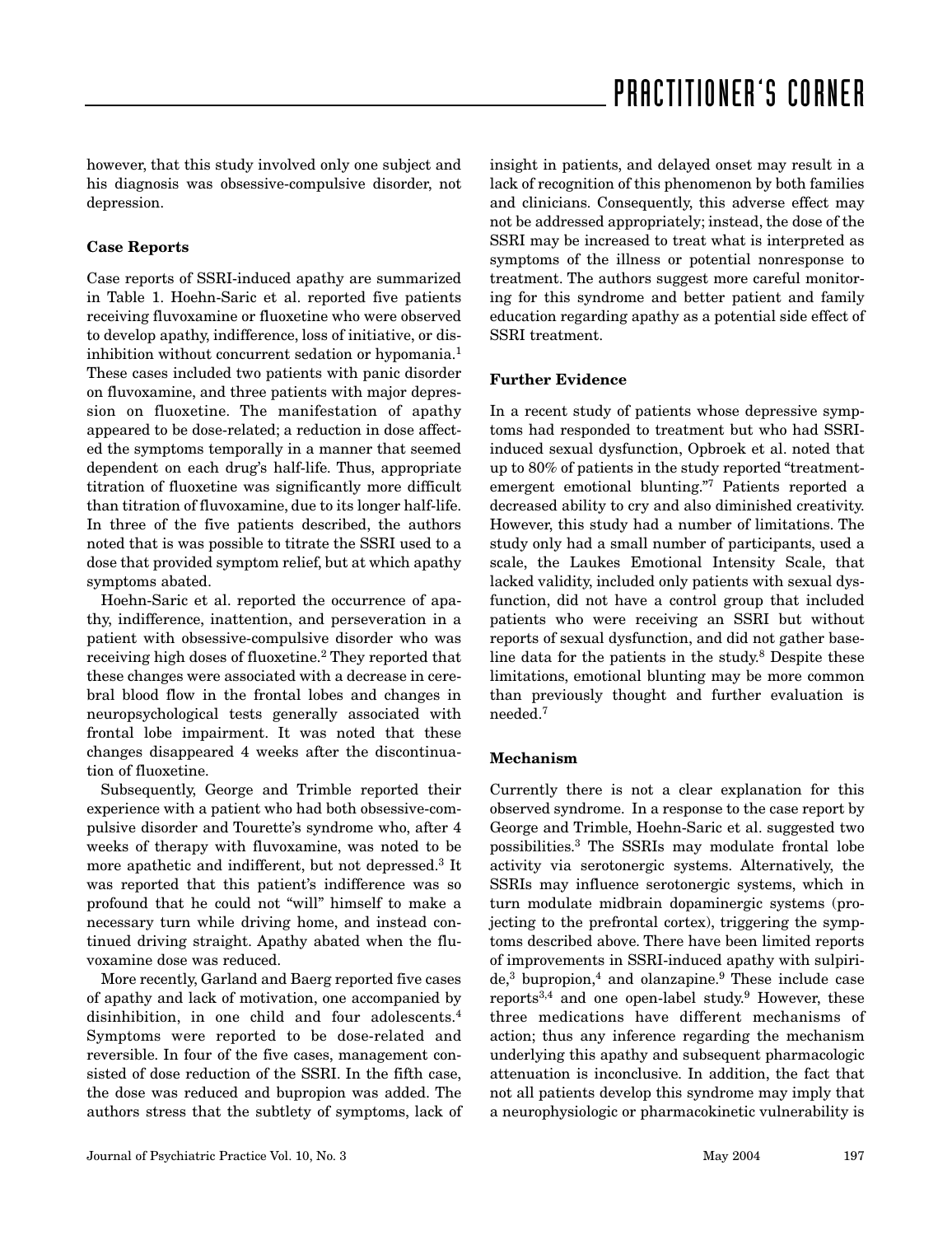| Reference                       | Case           | Age | <b>Sex</b>  | <b>Diagnosis</b> | <b>Medication</b><br>(mg/day) | <b>Dose</b> | Intervention                              | Effect on<br>Apathy   |
|---------------------------------|----------------|-----|-------------|------------------|-------------------------------|-------------|-------------------------------------------|-----------------------|
| Hoehn-Saric et al. <sup>1</sup> | $\mathbf{1}$   | 55  | M           | Panic            | Fluvoxamine                   | 300         | Dose reduction                            | Resolved              |
|                                 | $\overline{2}$ | 35  | $\mathbf F$ | Panic            | Fluvoxamine                   | 400         | Dose reduction                            | Resolved              |
|                                 | 3              | 39  | $\mathbf F$ | <b>MDD</b>       | Fluoxetine                    | 20          | Switch to MAOI                            | Resolved              |
|                                 | 4              | 37  | $\mathbf F$ | <b>MDD</b>       | Fluoxetine                    | 20          | Switch to TCA                             | Resolved              |
|                                 | 5              | 50  | F           | <b>MDD</b>       | Fluoxetine                    | 20          | Dose reduction                            | Improved              |
| Hoehn-Saric et al. <sup>2</sup> | 6              | 23  | M           | <b>OCD</b>       | Fluoxetine                    | 100         | Discontinued                              | Resolved <sup>†</sup> |
| George and Trimble <sup>3</sup> | 7              | 42  | M           | <b>OCD</b>       | Fluvoxamine                   | 150         | Dose reduction                            | Resolved              |
| Garland and Baerg <sup>4</sup>  | 8              | 14  | M           | <b>MDD</b>       | Paroxetine                    | 20          | Dose reduction                            | Resolved              |
|                                 | 9              | 15  | M           | <b>ANX</b>       | Fluoxetine                    | 10          | Dose reduction                            | Resolved              |
|                                 | 10             | 14  | M           | <b>OCD</b>       | Fluoxetine                    | 40          | Dose reduction                            | Improved              |
|                                 | 11             | 10  | $\mathbf F$ | <b>OCD</b>       | Paroxetine                    | 30          | Dose reduction                            | Resolved              |
|                                 | 12             | 17  | F           | <b>DEP</b>       | Fluoxetine                    | 30          | Dose reduction/<br>bupropion augmentation | Resolved              |

KEY: OCD = obsessive-compulsive disorder; MAOI = monoamine oxidase inhibitor; Panic = panic disorder; TCA = tricyclic antide*pressant; MDD = major depressive disorder; ANX = anxiety disorder not otherwise specified; DEP = depressive disorder not otherwise specified*

*\*Form adapted from Garland and Baerg4*

*†OCD symptoms relapsed upon discontinuation of medication but apathy resolved*

also involved as a cofactor, $4$  making it all the more difficult to identify the mechanism or mechanisms that may be involved.

and cannabis use.13 Screening for apathy may help the clinician detect these other conditions if present.

#### **Monitoring and Identification**

Given the insidious nature of SSRI-induced apathy syndrome, clinicians need to be proactive in monitoring for this adverse effect. When initiating treatment with an SSRI, educating the patient (and his or her family, if possible) to be vigilant for such symptoms as apathy, indifference, loss of initiative, or disinhibition will allow you to recruit them as valuable allies as you periodically evaluate the patient for these symptoms. Differentiating on examination between apathy accompanied by fatigue and apathy without fatigue may also be helpful, since the latter seems to be more indicative of SSRI-induced apathy. Patients should be seen for follow-up visits each month for several months after an effective dose is reached; these visits are crucial times to ask about and examine for apathy. If apathy symptoms are present, it is important to remember that they can be the result of a host of other causes, including hyperthyroidism,<sup>10</sup> dementia,<sup>11</sup> frontal lobe lesions,<sup>12</sup>

#### **Management**

If SSRI-induced apathy is detected, there are three possible management strategies that can be tailored to the individual patient: 1) titration of SSRI dose, 2) augmentation, and 3) switching to a different class of antidepressant. In several of the cases discussed here, clinicians identified an SSRI dose that relieved some or all of the patient's symptoms but was below the threshold that caused an apathy syndrome. Since this was most readily achieved in patients who were prescribed an SSRI with a shorter versus longer half-life,<sup>3</sup> a change to an SSRI with a relatively shorter half-life may be warranted when titration of patient's current SSRI to an optimum level proves difficult. When titration of the SSRI is not successful, augmentation with bupropion has, in at least one documented instance, been helpful.4 Finally, if neither of these strategies works, switching classes may be warranted. It has been noted that patients who experienced apathy while taking an SSRI have not experienced such a result when